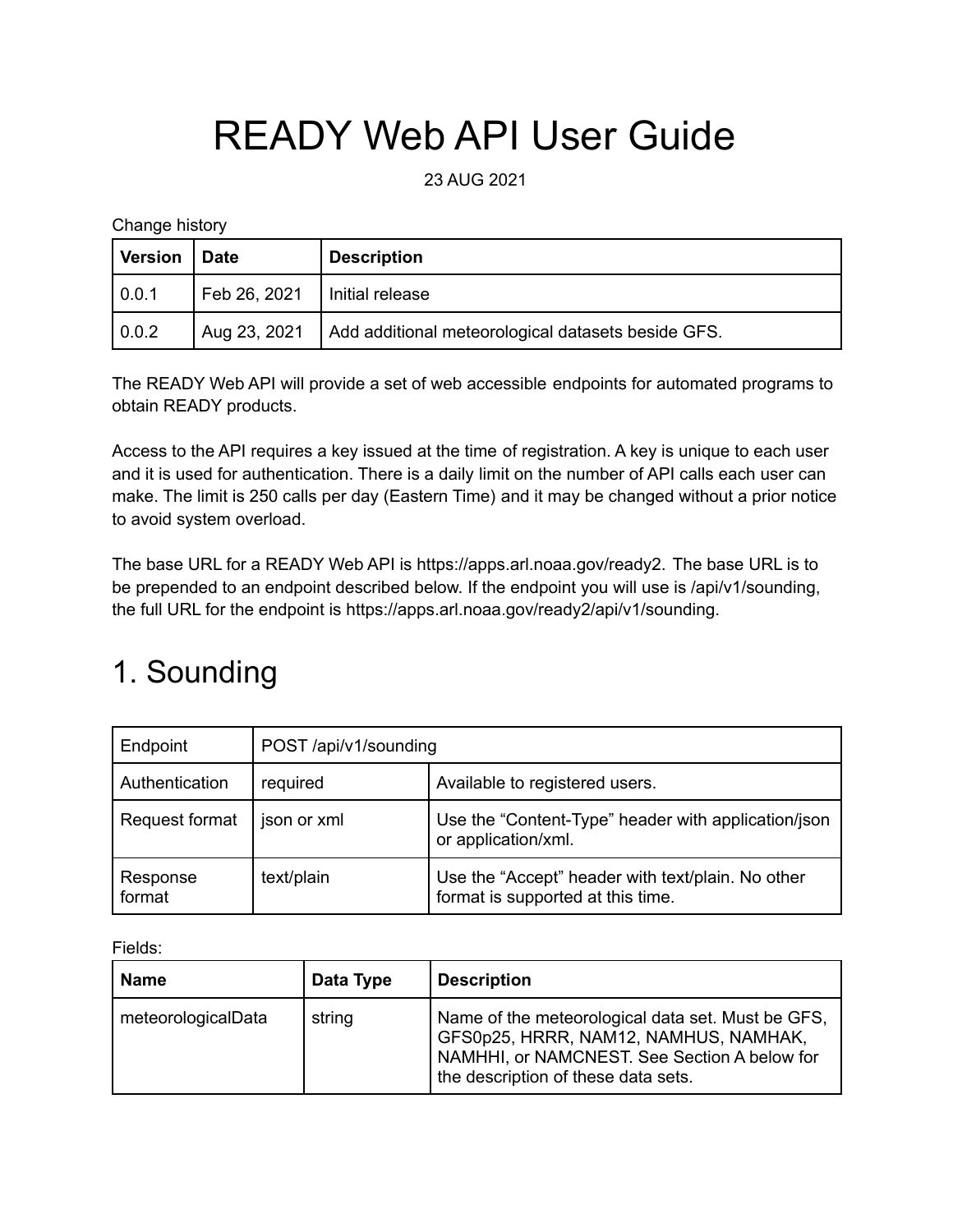| latitude           | number  | Latitude of profile. Must be between -90 and 90<br>degrees.                                 |  |
|--------------------|---------|---------------------------------------------------------------------------------------------|--|
| longitude          | number  | Longitude of profile. Must be between -180 and 180<br>degrees.                              |  |
| elevation          | number  | Elevation of profile location if known for label.<br>Elevation in meters. Use 0 if unknown. |  |
| fullSounding       | boolean | Use true for full sounding or false for sounding up to<br>400 hPa.                          |  |
| startDate          | date    | Start year, month, and day. Must use the<br>YYYY-MM-DD format.                              |  |
| startHour          | integer | Start hour. Must be between 0 and 23.                                                       |  |
| duration           | integer | The number of hours. Use 0 for the default value.                                           |  |
| includeDiagnostics | boolean | true or false.                                                                              |  |

A sample request body file in XML (soundingRequest.xml):

```
<?xml version="1.0" encoding="UTF-8"?>
<soundingRequest>
  <meteorologicalData>GFS</meteorologicalData>
  <latitude>40.12</latitude>
  <longitude>-82.00</longitude>
  <elevation>0</elevation>
  <fullSounding>false</fullSounding>
  <startDate>2020-10-28</startDate>
  <startHour>6</startHour>
  <duration>0</duration>
  <includeDiagnostics>false</includeDiagnostics>
</soundingRequest>
```
The same request body file in JSON (soundingRequest.json):

```
{
 "meteorologicalData": "GFS",
 "latitude": 40.12,
 "longitude": -82.00,
 "elevation": 0,
 "fullSounding": false,
 "startDate": "2020-10-28",
 "startHour": 6,
 "duration": 0,
```